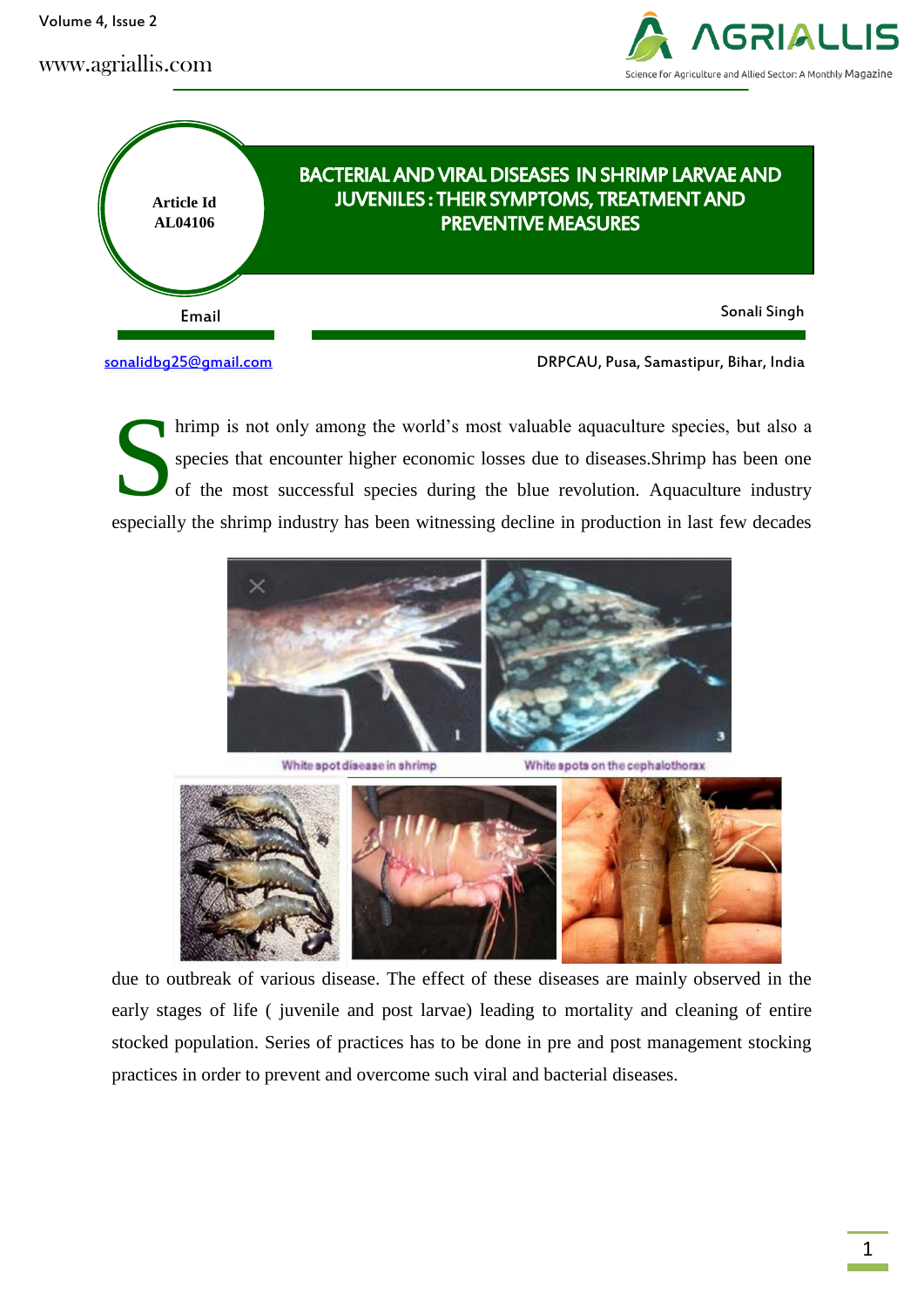

### **Bacterial Diseases**

### **1.Vibriosis**

Among the vibrio species 14 of them have been reported in shrimp culture. They areas*Vibrioharveyi,V.splendidus,V.orientalis,V.fischeri,V.pelagicus,V.ordalii,V.mediterrani,V .anguillarum* etc.Among these *V. harvey*i are considered to cause 80-100% mortality in *Penaeus monodon* hatcheries by releasing exotoxins.

#### $\star$  Symptoms of Vibriosis in shrimp Larvae & juveniles

Symptoms of Vibriosis in post larvae and young juveniles are characterized by redness of pleopods, pereopods and gills. The post larvae shows mortality within 48 hours.The eyeball colour of infected shrimp changes into brown colour and leads to mortality in few days. In case of Shell disease caused by vibrio species lesions of cuticles are observed, these lesions are brown or black and also found on gills and appendages. Moreover many species of Vibrio like *harveyi* and *Splendidus* renders luminescence that make shrimp visible during night making them available for predators. In case of systemic vibriosis septic hemocytic nodules are formed in lymphoid organs,hepatopancreas,heart,muscles and in connective tissue of gills.Infected hepatopancreas are observed to be vacuolated showing reduced lipid and glycogen reserves.In *P. monodon* spheroids are formed in lymphoid organ.

#### $\star$  Treatment for Vibriosis

Bacterial disease like Vibriosis is caused due to poor water quality and unhygienic environment. The main controlling factor is the continuous water management and improved sanitation that will ultimately reduce stress on shrimp larvae and juveniles. Proper site selection and pre stocking management is very essential. Water exchange at regular interval and partial harvesting.Since it is a bacterial disease probiotics like BioRemid- Aqua,ultrazyme PFS are supplied into the water directly or given via feeds. AscoSol-C an immuno-stimulant has also been found effective. In case of luminescent Vibriosis the eggs are washed by iodine and formaldehyde. Chlorine dioxide are used for cleaning the water column of V. harveyi. 40 ppm copper prevent the growth of *V.harveyi*,decreasing luminescence.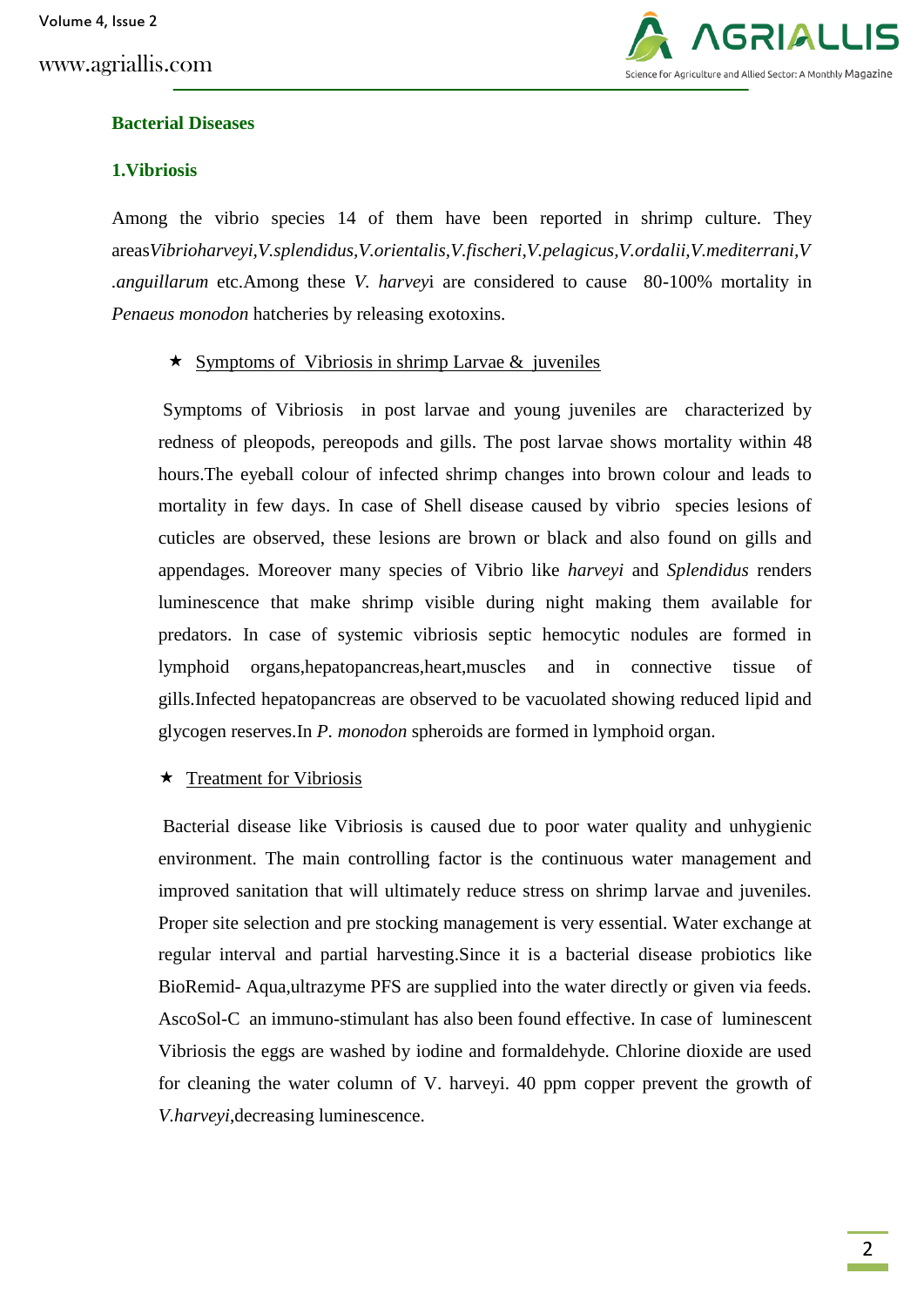

## $\star$  Preventive measures

Vibrio species get accumulated in water and in the biofilms that may be formed at the contacts surface of different structures at hatcheries and farms, resulting in damaging quality of water. Hence cleaning of hatchery, structure to be used and exchanging water at regular interval should be done. Regular monitoring of the shrimp should be done to cure injury. Feed should be checked while supplying. Keep the stressed ones separate for monitoring.

## **2. Brown Spot Shell Disease**

Brown spot disease are caused by Vibrio species and pseudomonas species, mostly in freshwater prawn and Penaeus speciesspecies cultured in India.

## $\star$  Symptoms observed

Brown to black spots and eroded area appears on the body surface and appendages of the infected shrimp. Exoskeleton appear eroded with stooped posture.Inflammation along with necrosis can also be observed.

## $\star$  Treatment for White spot shell disease

For cure the infected shrimp Tetramycin is Incorporated with the feed @ 0.45 mg per kg of feed and it is given for two weeks.Addition to this bath treatment with 0.05-1 mg malachite green per litre of water is also found beneficial.

## $\star$  Preventive measures

Regularly exchange of water at proper interval and cleaning the filter and tank properly helps in in preventing this disease.Moreover avoiding overcrowding by removing the infected prawn prevents the mass mortality.Flake food should be supplied with within one month of opening. Equipments like net should be used after disinfecting.

## **Viral Diseases**

## 1. **Yellow Head Disease**

Yellow head disease is caused by single ssr RNA,rod-shaped,enveloped Yellow head virus. This disease has reduced the shrimp consumption widely.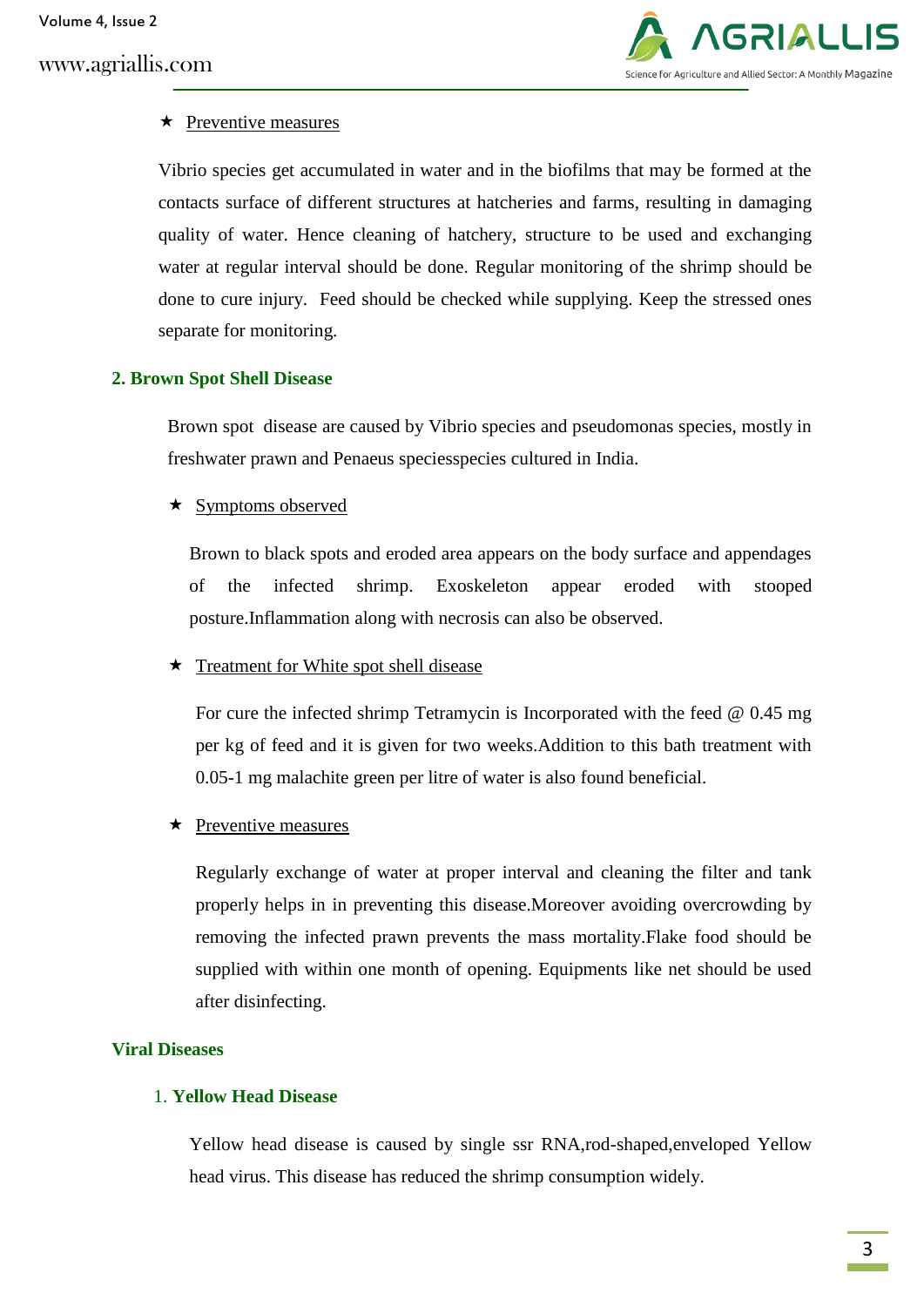

## $\star$  Symptoms observed

Infected post larvae and Juvenile shrimp seems to have pale body,swollen cephalothorax, yellowish gills and hepato-pancreas. Many of them appear to swim slowly near the surface of the dyke and stay motionless afterwards.Within 3 to 5 days from the onset of disease 100% of the population face mortality.

## **★** Treatment for Yellow Head Disease

There is no treatment for Yellow head disease is yet available.

## $\star$  Preventive measures

The most effective preventive measures for this virulent disease is the appreciate selection off post larvae. Time to time monitoring and avoiding horizontal transmission has to be practiced. Pond and equipment has to be disinfected with 30 ppm chlorine solution. The water quality should be well managed and the feed has to be well checked.

## **2. White spot Disease**

It is caused by white spot syndrome virus that is a baculovirus like agent. It is also and enveloped rod to elliptical shaped virus.The susceptible species of this disease is on growing shrimp juvenile from 1 to 3 months old mostly.

## $\star$  Symptoms observed

The infected juvenile appears to have broken antenna and white spot ranging upto to 1 mm in size in the cuticle. Red discoloration may also be seen. Guts seem empty and swelling in lymphoid organ and fouling of the cuticular epibiont are observed. The infected juveniles aggregate motionless at the dyke.80-100% of mortality can be observed within 2 to 7 days.

## $\star$  Treatment for White spot Disease

No treatment for this disease is yet found.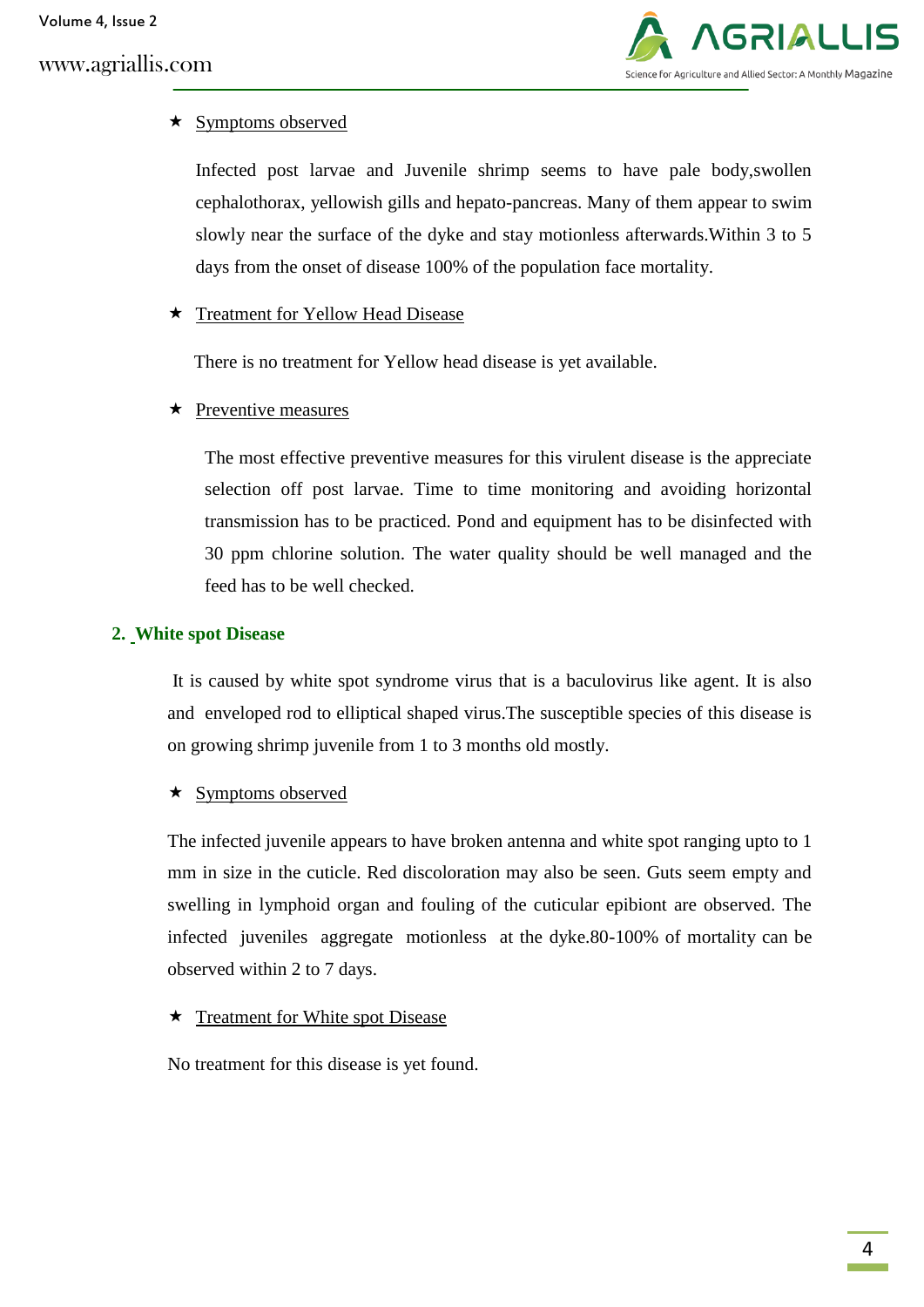

### $\star$  Preventive measures

The best preventive measure for white spot disease is the avoidance of infection by white spot syndrome virus. Also keep the culture environmemt contamination free.

## **3. Monodon Baculovirus Disease**

The disease originating in Taiwan has been distributed worldwide and along the Indo Pacific coast of Asia is caused by enveloped, rod-shaped,double stranded DNA Monodon-type baculovirus in *Penaeus monodon*.It is observed at all life stages including post larval and young juveniles.

### $\star$  Symptoms observed

The shrimp faces anorexia and appears to be lethargic. The growth rate is retarded and the shrimp losses its appetite and has dark coloration infected shrimp have fouling of appendages and gills. Due to many other secondary infection the epithelial cell of hepatopancreas are damaged and lost.

#### ★ Treatment for MBV disease

There has been no particular treatment so far available for this disease.

#### $\star$  Preventive measures

Proper management and monitoring can help in controlling this disease. Although the best preventive method for this disease is the screening of the post larvae of monodon before stocking it into the pond.

## **4. Hepato Pancreatic Parvo Virus Disease**

Around 7 penaeid shrimp species like *P.japonicus, P.esculentus* get this infection by hepatopancreatic Parvo-like virus.

#### $\star$  Symptoms observed

The major symptom is the the retarded growth rate in penaeid juveniles. The abdominal musculature seems to become opaque. Due to many other secondary infections the hepato-pancreas become whitish and atrophied. Body gets discoloured and fauling of gills is seen.